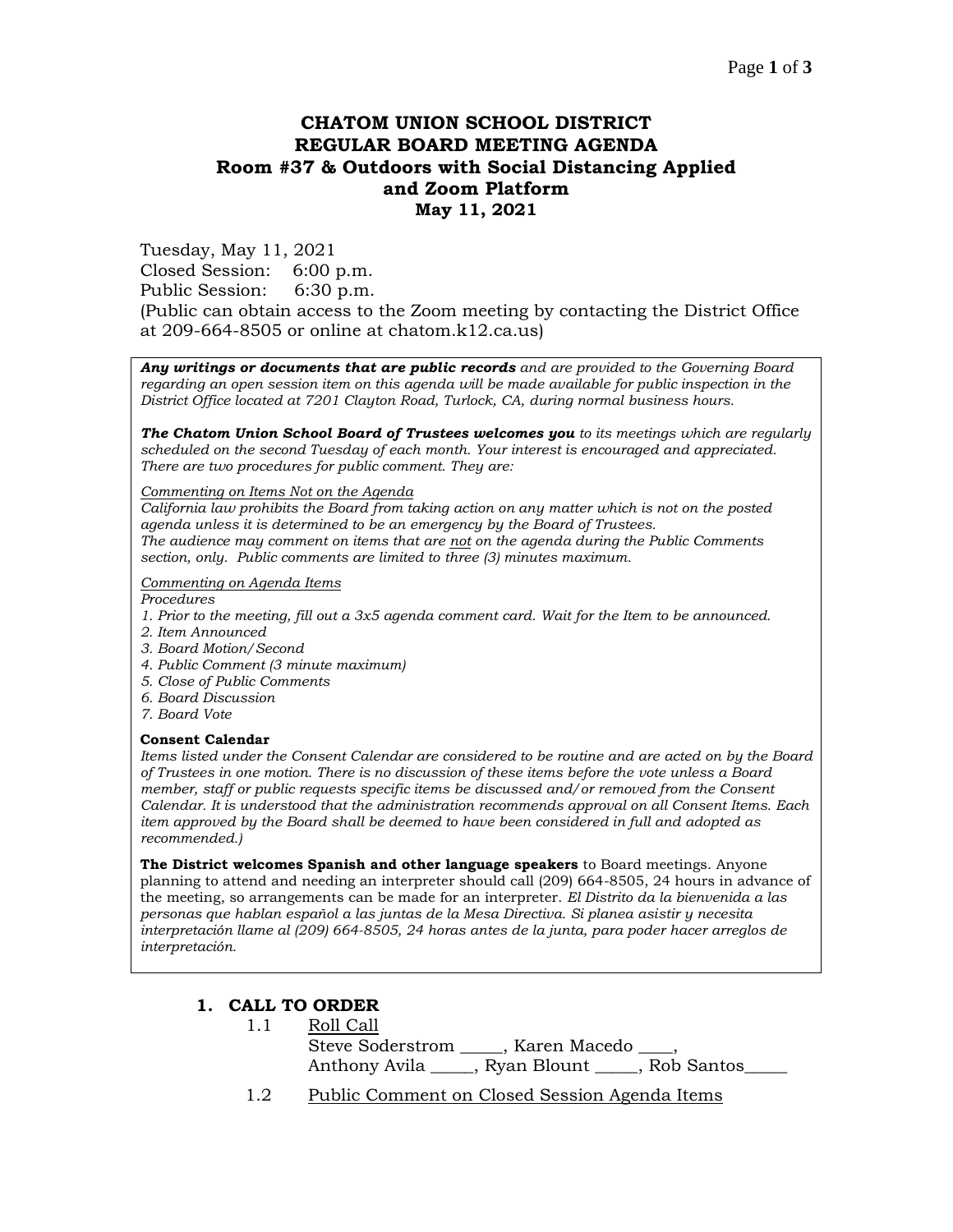### 1.3 Adjourn to Closed Session

### **2. CLOSED SESSION**

*Disclosure of Items Discussed in Closed Session (Gov. Code 54947.7)*

2.1 Public Employee Appointment

(Gov. Code 54957 and 54954.5 (e)

- 2.1.1 Summer School SDC/Intervention Teacher
- 2.1.2 Long-Term Substitute 2021-2022 Fourth Grade
- 2.1.3 Request Authority for the Superintendent to Hire Time Sensitive Positions Under the Direction of the Board President or Board Representative
- 2.2 Public Employees Discipline/Dismissal/Release/Non- reelection/Leaves of Absence/Resignation/Retirements And Resolution Regarding Reduction or Discontinuance of Source (Gov. Code 44949 (e) and Gov. Code 44955)
- 2.3 Negotiations
- 2.4 Adjournment Back to Public Session

### **3. OPEN SESSION: CALL TO ORDER**

- 3.1 Roll Call Steve Soderstrom \_\_\_\_\_, Karen Macedo \_\_ Anthony Avila \_\_\_\_\_, Ryan Blount \_\_\_\_\_, Rob Santos
- 3.2 Flag Salute
- 3.3 Report from Closed Session
- 3.4 Approval of Agenda

## **4. CONSENT CALENDAR**

- 4.1 Board Minutes
- 4.2 Fiscal Services Warrants/Payroll
- 4.3 Declaration of Obsolete Items
- 4.4 Collection of Developer Fees (if any)

#### **5. PUBLIC COMMENT/RECOGNITION/COMMUNICATION**

- 5.1 2020-21 Staff Recognition
	- Stanislaus County Employees Making a Difference Award – Isela Rosales
		- Classified Employee of the Year Bill Brasil
	- Teacher of the Year Kelly Moak